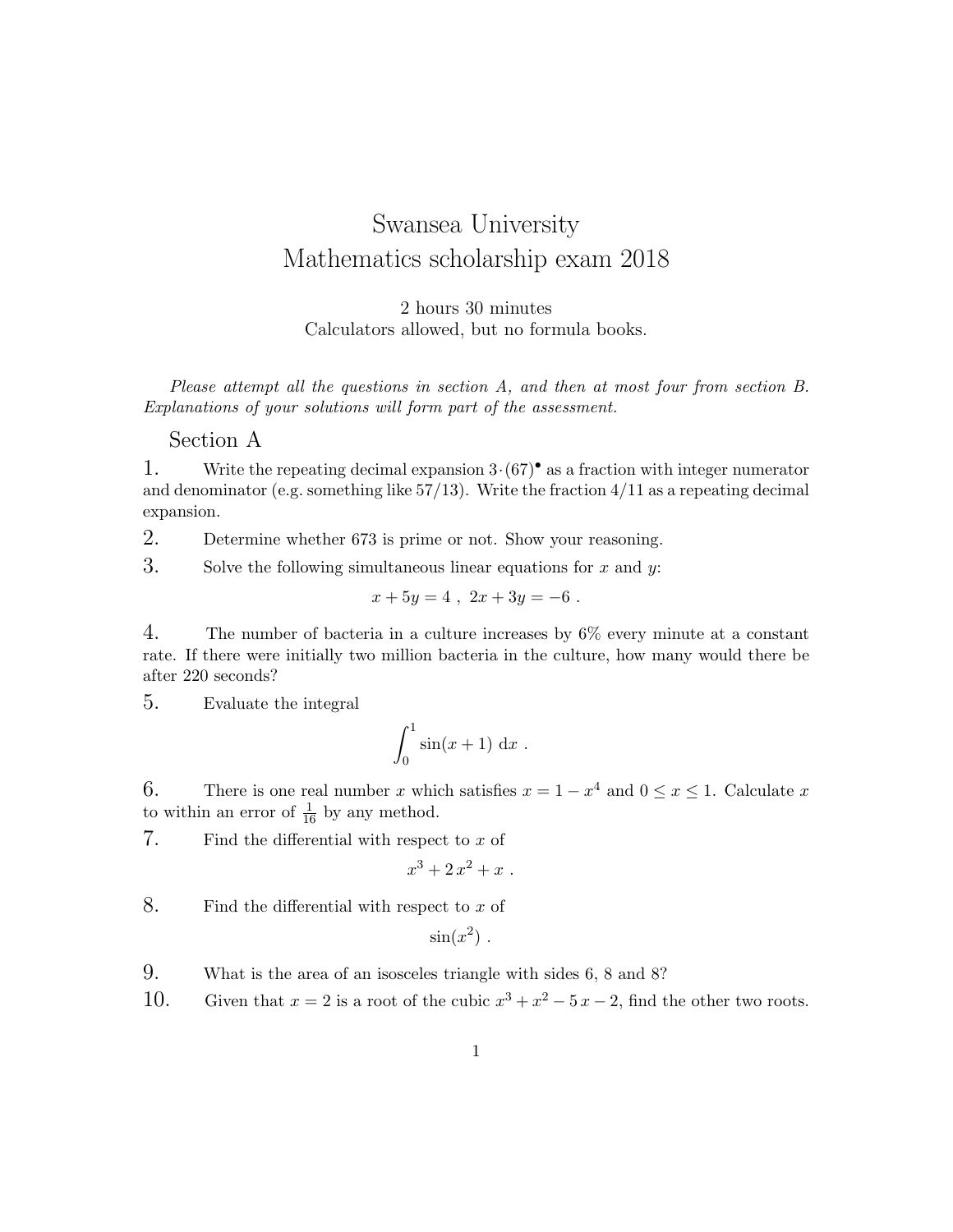## Section B

1. The Fibonacci numbers  $F_n$  are defined by an infinite sequence beginning

 $F_0 = 0$ ,  $F_1 = 1$ ,  $F_2 = 1$ ,  $F_3 = 2$ ,  $F_4 = 3$ ,  $F_5 = 5$ ,  $F_6 = 8$ ,  $F_7 = 13$ ,  $F_8 = 21$ ,

where the rule is to add the two preceding numbers to get the next one, i.e.  $F_n = F_{n-1}$  +  $F_{n-2}$  for all  $n \geq 3$ .

a) Show that the following formula  $(*)$  gives the correct values for  $F_0$  and  $F_1$ :

(\*) 
$$
F_n = \frac{1}{\sqrt{5}} \left( \left( \frac{1 + \sqrt{5}}{2} \right)^n - \left( \frac{1 - \sqrt{5}}{2} \right)^n \right)
$$

b) Show that if the formula (\*) gives the correct values for  $F_{n-1}$  and  $F_{n-2}$  then it also gives the correct value of  $F_n$ .

c) The numbers  $a_n$  are defined by  $a_1 = 1$  and then the formula for  $n \geq 1$ 

$$
a_{n+1} = \frac{1}{1 + a_n}
$$

.

Write down the values of  $a_2$ ,  $a_3$  and  $a_4$ .

d) Find a formula for  $a_n$  in part (c) in terms of a ratio of Fibonacci numbers. (You need not prove that the formula is correct.)

2. The following picture shows a triangle formed by part of the x axis, part of the y axis and the line from  $(0, z)$  to  $(1 - z, 0)$  for some value  $z \in [0, 1]$ . (The origin is the third vertex of the triangle.)



Answer the following questions, remembering to show your working:

- a) What is the area of the triangle as a function of  $z$ ?
- b) Find the value of  $z \in [0, 1]$  which maximises the area of the triangle.
- c) What is the perimeter of the triangle as a function of  $z$ ?
- d) Find the value of  $z \in [0, 1]$  which minimises the perimeter of the triangle.
- e) What is the minimum value of the perimeter?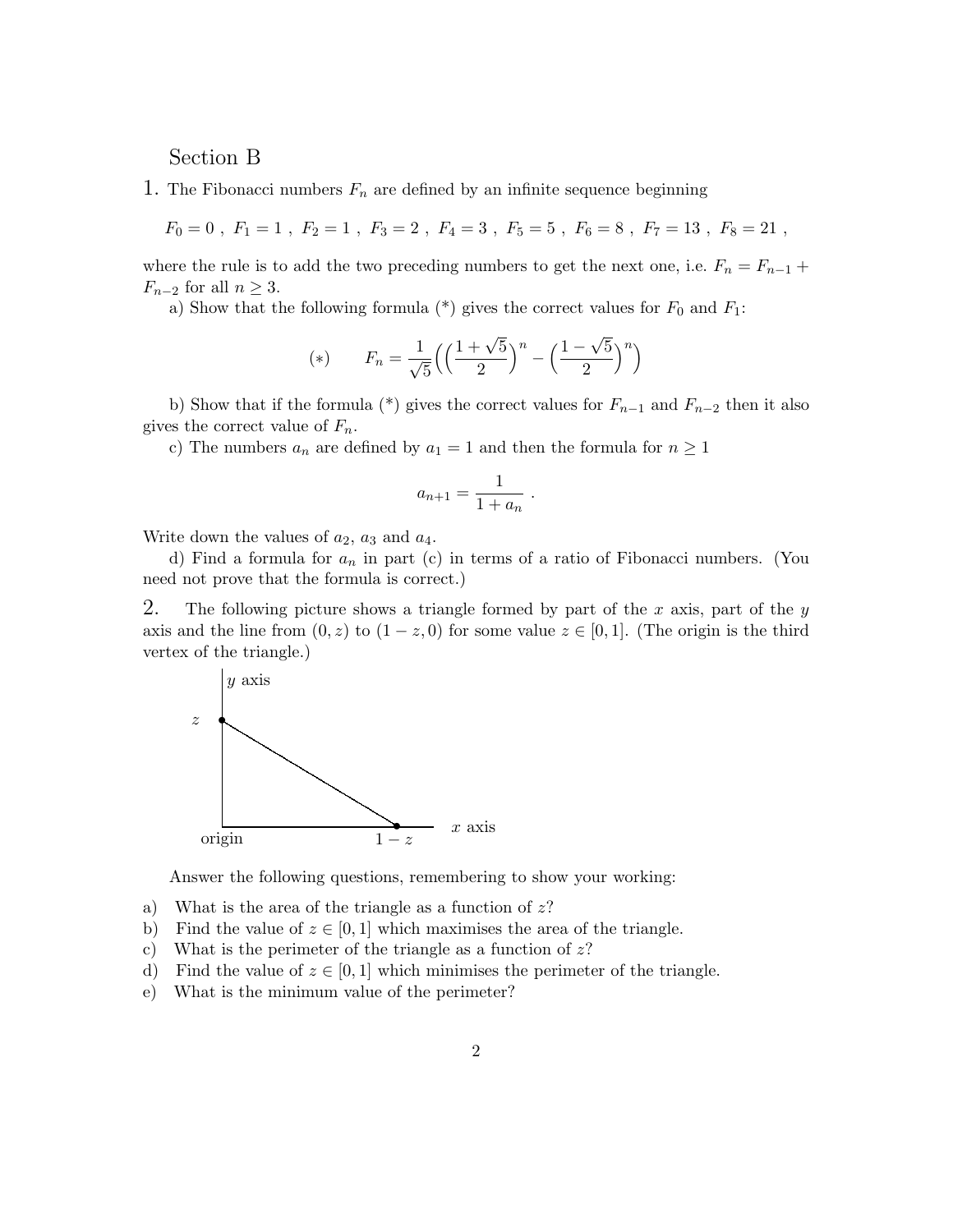3. A particle of mass m rests on a rough plane which is inclined at an angle  $\theta$  to the horizontal. The coefficient of friction between the plane and the particle is  $\mu$ . A horizontal force of magnitude  $P$  is applied to the particle and is just sufficient to prevent the particle from sliding down the slope. If however a force of magnitude  $2P$  is applied parallel to the slope and acting up the slope, then the particle is just on the point of slipping up the slope. If instead a particle of mass  $2m$  sits on the slope then a force  $2P$  up the slope is just sufficient to prevent the particle from sliding down. Find the values of  $\theta$ ,  $\mu$  and  $P$  in terms of m and g where g is the acceleration due to gravity.

4. Find the following infinite sums, where x is a real number in the interval  $-1 < x < 1$ .

a) 
$$
\sum_{n=1}^{\infty} \frac{x^n}{n}
$$
, b) 
$$
\sum_{n=1}^{\infty} n x^n
$$
.

You may assume the following formula, but must explain your answers from there:

$$
\sum_{n=0}^{\infty} x^n = \frac{1}{1-x} .
$$

5. One end of a light inextensible string is attached to the ceiling. The string passes under a smooth light pulley which is carrying a mass  $kM$ . The pulley is free to move and is suspended only by the string. The string then passes over a fixed light smooth pulley and at the other end a particle of mass  $2M$  is attached. The system is released from rest. Find the tension in the string and the acceleration of the movable pulley in terms of  $k$ ,  $M$ and g where g is the acceleration due to gravity. Show that the particle of mass  $2M$  will ascend if  $k > 4$ . One end of a fight mextensible string is attached to the cening. The

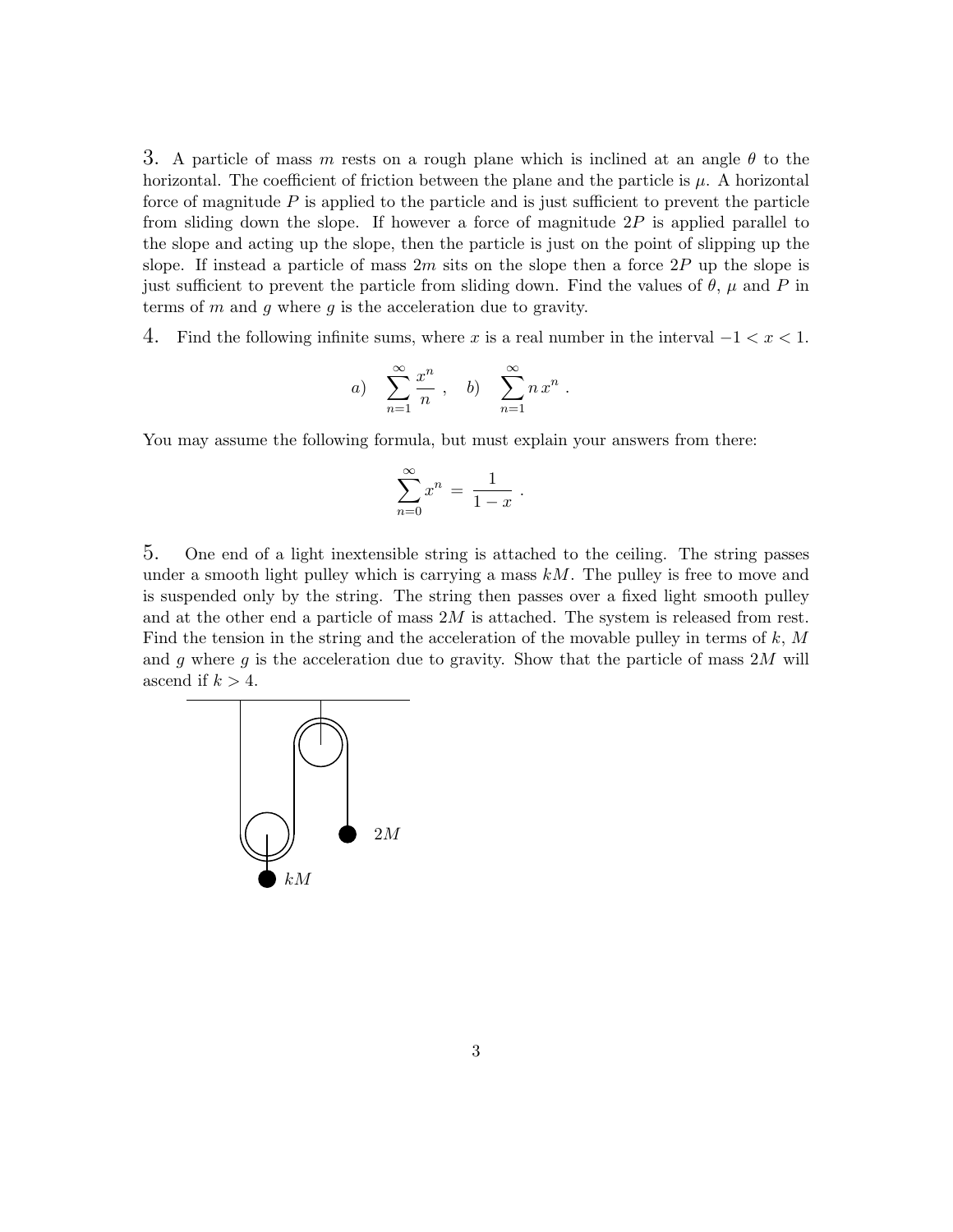6. A logician visits the island of Knights and Knaves. Remember that Knights always tell the truth, that Knaves always lie, and that every inhabitant is either a Knight or a Knave.

(a) On one occasion the logician meets two inhabitants A and B. He has no previous knowledge of whether either of the inhabitants is a Knight or a Knave. To find out something about this, he asks  $B$  the question 'is at least one of you a Knave?'. The reply from B is either 'Yes' or 'No', but because of the noise of a passing train you cannot hear which. However the logician did hear the reply, and remarks 'now I know exactly what A and B are'. Can you work out whether the answer was 'Yes' or 'No'? What are A and B?

(b) On another occasion the logician meets two inhabitants  $C$  and  $D$  while he is walking to the post office. The meeting takes place at a fork in the road, with two possible ways forward, left or right, and only one of these leads to the post office. The logician asks which way to go to get to the post office.

D says  $'C$  is a Knight'.

 $C$  says 'if the way is left, then  $D$  is a Knave'.

Which way is the post office? Can you identify  $C$  and  $D$ ?

7. The Gaulish chieftain Combinatorix is going to Rome to see Julius Cæsar, and is taking four druids and six warriors with him.

(a) On the journey to Rome the party walks in single file, with Combinatorix always at the front. Given that the warriors and druids can all be told apart, how many different ways can the party be arranged in a line?

(b) They come to a village with two inns and stay for the night. Combinatorix takes the finest room, leaving the rest of the party to be split between the first inn, which has six places left, and the second inn, which has 4 places left. How many different ways can this splitting between the two inns be done?

(c) The next night they come to another village with two inns and stay for the night. Combinatorix again takes the finest room, leaving the rest of the party to be split between the first inn, which has six places left, and the second inn, which also has six places left. In how many different ways can this splitting between the two inns be done?

(d) The party stays at the village in (c) for a second night. The two innkeepers ask Combinatorix if he can arrange for exactly three warriors to stay in each inn, as they are afraid that too many warriors in one inn could cause trouble. How many different ways can this splitting between the two inns be done, given the restriction on placing the warriors?

(e) On leaving the village, the innkeepers present the four druids in the party with new robes. These robes are identical, and it is now impossible to tell the druids apart. The party again walks in single file, with Combinatorix leading the way, as they leave the village. In how many different distinguishable ways can the party be arranged in a line, given that all the druids now look the same?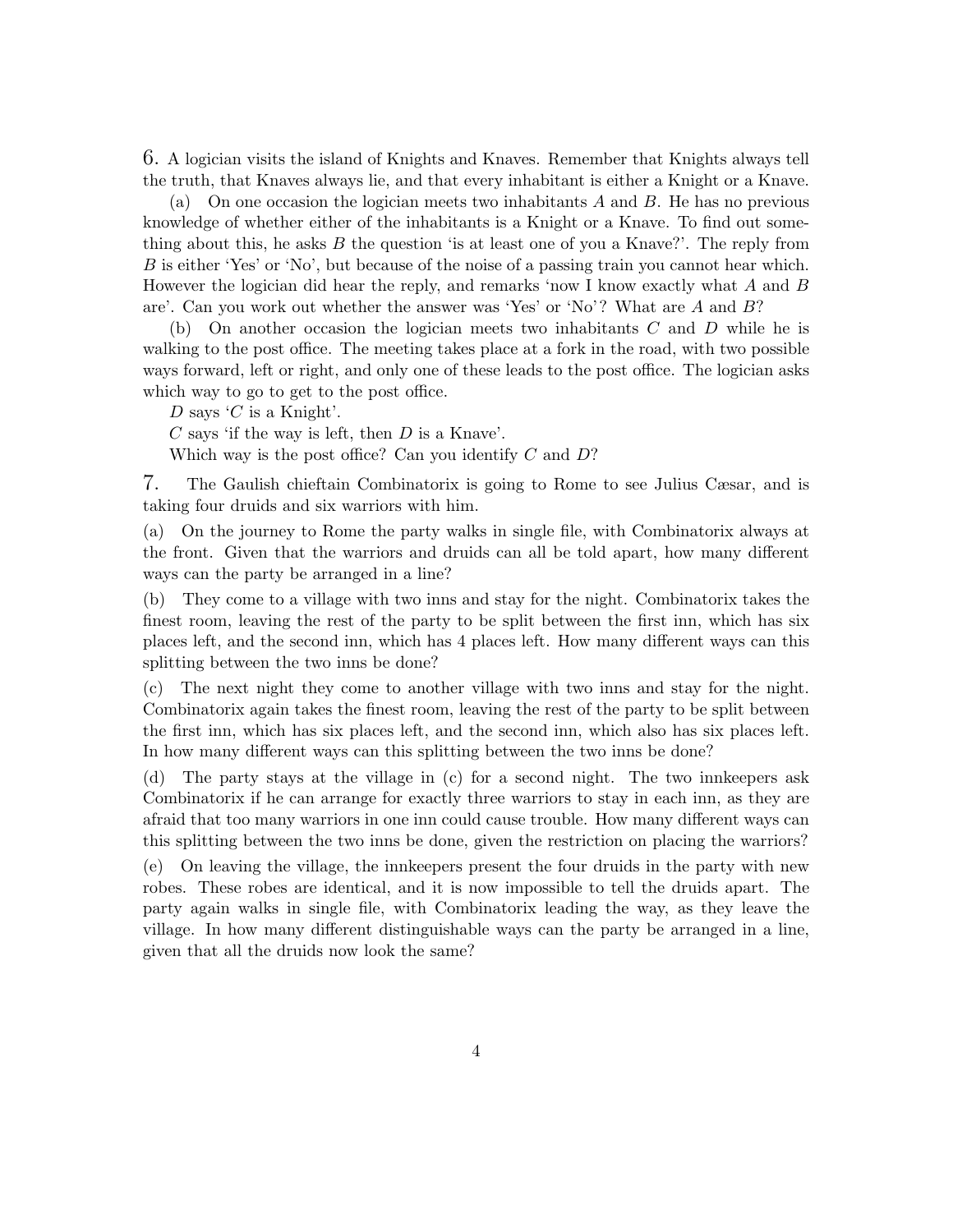8. An experiment is completed in which a golf ball is dropped onto a horizontal surface. The speed of the ball before impact,  $u$ , and immediately after impact,  $v$ , is measured each time and it is found that regardless of the height from which the ball is dropped the ratio  $v/u$  approximately satisfies,

$$
\frac{v}{u} \approx \frac{1}{3}.
$$

Let  $v_n$  denote the speed of the ball immediately after the nth bounce. Deduce that,

$$
v_n = \frac{1}{3^{n-1}}v_1.
$$

Show that if the ball is dropped and left to bounce 5 times then the time taken from the first bounce to the fifth bounce is,

$$
\frac{2v_1}{g\left(1+\frac{1}{3}+\frac{1}{3^2}+\frac{1}{3^3}\right)}
$$

where  $v_1$  is the speed of the ball immediately after the first bounce.

If the ball was left to continue bouncing until it stopped how long would you have to wait?

9. All dice are six sided, with sides labelled 1,2,3,4,5,6 as usual, and are assumed to be fair. All throws of the dice are assumed to be independent.

(a) Two six sided dice are thrown, and the numbers on the sides are added. What is the probability that the sum is 7? What is the probability that the sum is 6?

(b) Two six sided dice are thrown by another person, who tells you that the sum of the dice is 6 (you cannot see the dice). Given that information, what is the probability that both dice were 3?

(c) Two six sided dice are thrown. If the numbers on both dice are the same, and only in this case, a third dice is thrown. What is the probability that the sum of all the dice is 7? What is the probability that the sum is 6?

(d) The game in (c) is played by another person, and you cannot see the dice. That person says that the total on all the dice thrown was 7. Given that information, what is the probability that three dice were thrown?